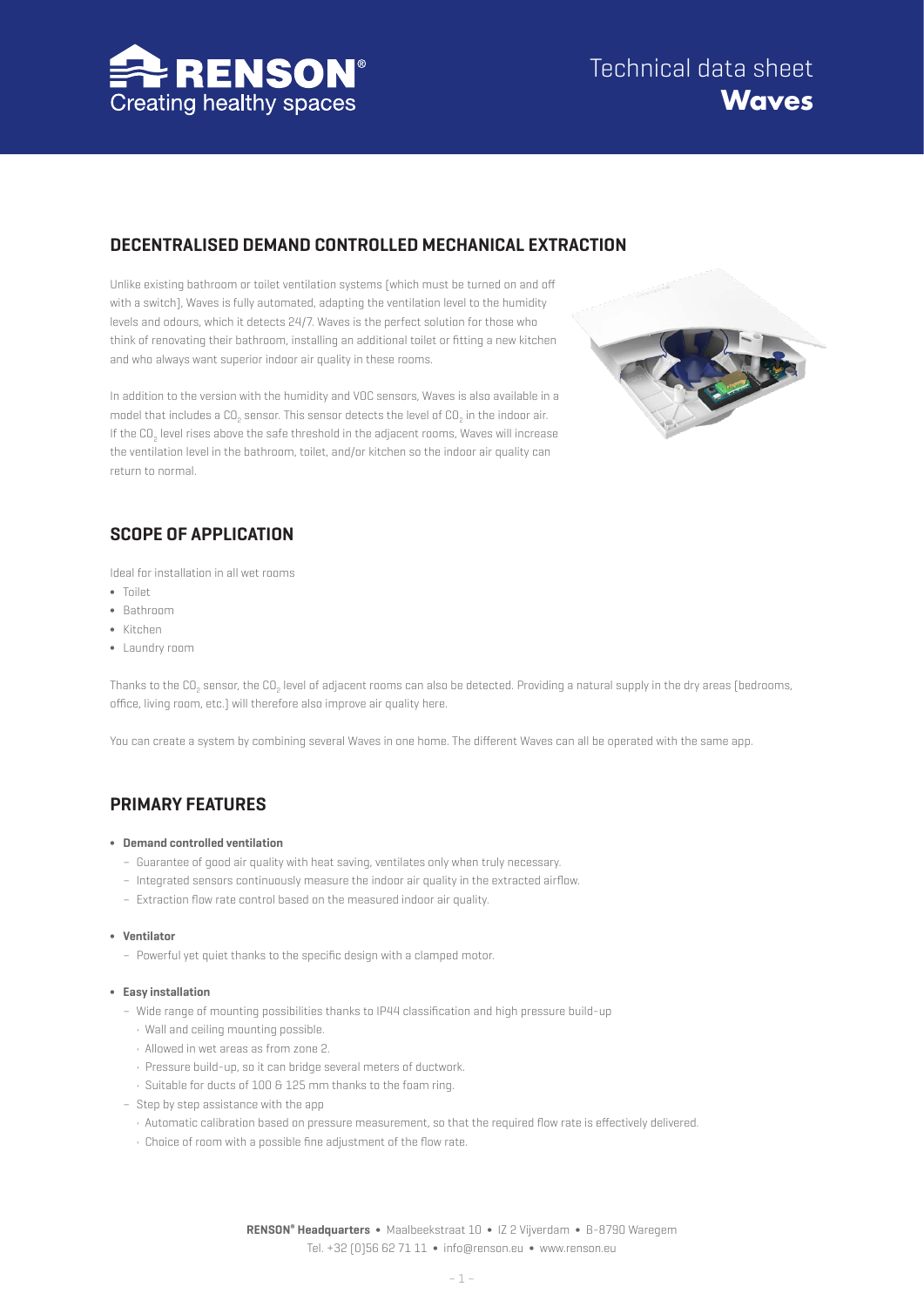



When installing Waves in the bathroom, you have to take into account that the bathroom is divided into 4 zones (0-3). Based on the IP class, the device can be placed in zones 2 or 3.

| Zones |                                                           |
|-------|-----------------------------------------------------------|
| 0     | Min. IP-X7, protection against immersion, up to 1 m depth |
| 1     | Min. IP-X5, protection against water jets                 |
| 2     | Min. IP-X4, protection against splashing of water         |
| 3     | Min. IP-X1, protection against dripping water             |

## **ARTICLE CODE**

| Article code | Name                  | <b>Primary content</b>                                 |
|--------------|-----------------------|--------------------------------------------------------|
| 66000003     | Waves CO <sub>c</sub> | Humidity, temperature, VOC (odour) and CO <sub>2</sub> |
| 66000004     | Waves                 | Humidity, temperature, VOC (odour)                     |

## **DEMAND CONTROLLED VENTILATION**

The control modules provide individual demand controlled ventilation for each connected room. The control is applied according to the selected country setting.

| Air quality detection (CO <sub>2</sub> , humidity and VOC) | The sensors continuously measure the indoor air quality in the extracted airflow.                                                                                    |
|------------------------------------------------------------|----------------------------------------------------------------------------------------------------------------------------------------------------------------------|
| Automatic control of ventilation extraction flow<br>rate   | Waves automatically adjusts the speed of the motor according to the measured<br>sensor values. This regulates the extraction flow rate depending on the air quality. |
| Ventilation extraction flow rate control<br>algorithm (BE) | - CO, detection: proportionate<br>- VOC detection: dynamic<br>- Humidity detection: dynamic + proportionate                                                          |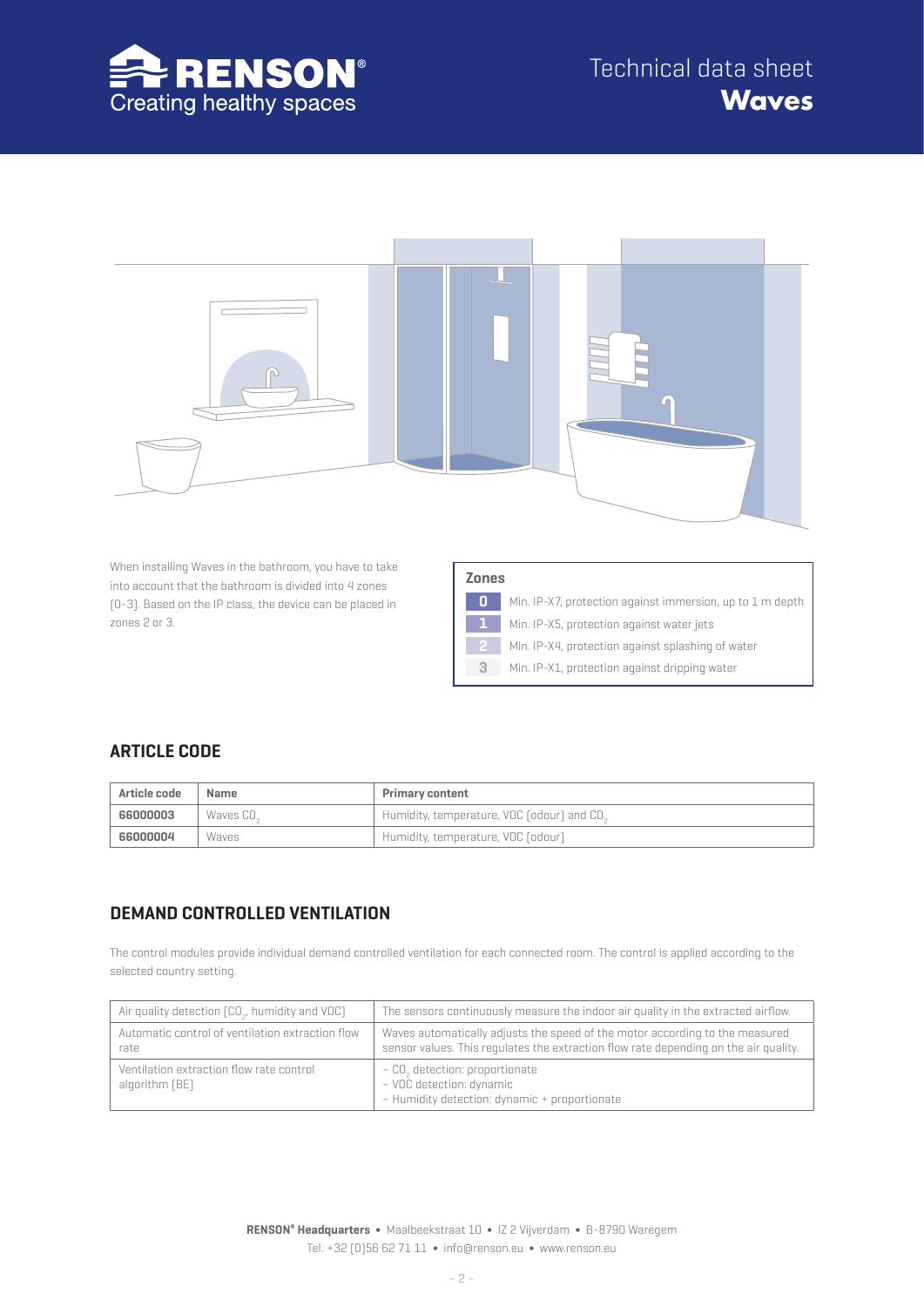

## **TECHNICAL DRAWINGS**

**∫ Fan unit with control modules**



 $\varnothing$ 126 = foam ring

## **TECHNICAL SPECIFICATIONS**

| <b>Type of ventilation</b>                                                             | Decentral mechanical demand controlled ventilation                                                                                                                                                                   |
|----------------------------------------------------------------------------------------|----------------------------------------------------------------------------------------------------------------------------------------------------------------------------------------------------------------------|
| Max. airflow rate                                                                      | 75 m <sup>3</sup> /h [at 38 Pa]<br>50 m <sup>3</sup> /h [at 80 Pa]<br>25 m <sup>3</sup> /h [at 120 Pa]<br>For more fan characteristics, see graph below                                                              |
| <b>Connection voltage</b>                                                              | 230 Vac ±10% [50 Hz, 60 Hz]                                                                                                                                                                                          |
| Max. power                                                                             | 4.5 watts                                                                                                                                                                                                            |
| <b>Dimensions and weight</b><br>- Device<br>- Packaging<br>- Device weight + packaging | 185 x 185 x 50 mm [LxWxH]<br>222 x 206 x 128 mm [LxWxH]<br>800 grams                                                                                                                                                 |
| Ø connection                                                                           | 100 mm or 125 mm with the additional foam ring                                                                                                                                                                       |
| Fan                                                                                    | - Extremely quiet & energy-efficient brushless DC motor with 92 mm fan.<br>- The device has a variable pressure adjustment. The lowest possible pressure<br>level is set according to the required extraction rates. |
| Max. operating pressure                                                                | - 120 Pa: max. operating pressure<br>$-$ < 50 Pa: recommended working pressure at the set flow rate<br>$ \leq$ 25 Pa: reference value of very good working pressure at the set flow rate                             |
| Reading out calibration pressure                                                       | Initialisation of the calibration can be done with the app and manually. Readout via<br>the app.                                                                                                                     |
| <b>Duration of automatic calibration</b>                                               | 30 seconds                                                                                                                                                                                                           |
| Internet                                                                               | Wi-Fi 802.1 b/q/n<br>Pairing with the app or with the WPS button on the device                                                                                                                                       |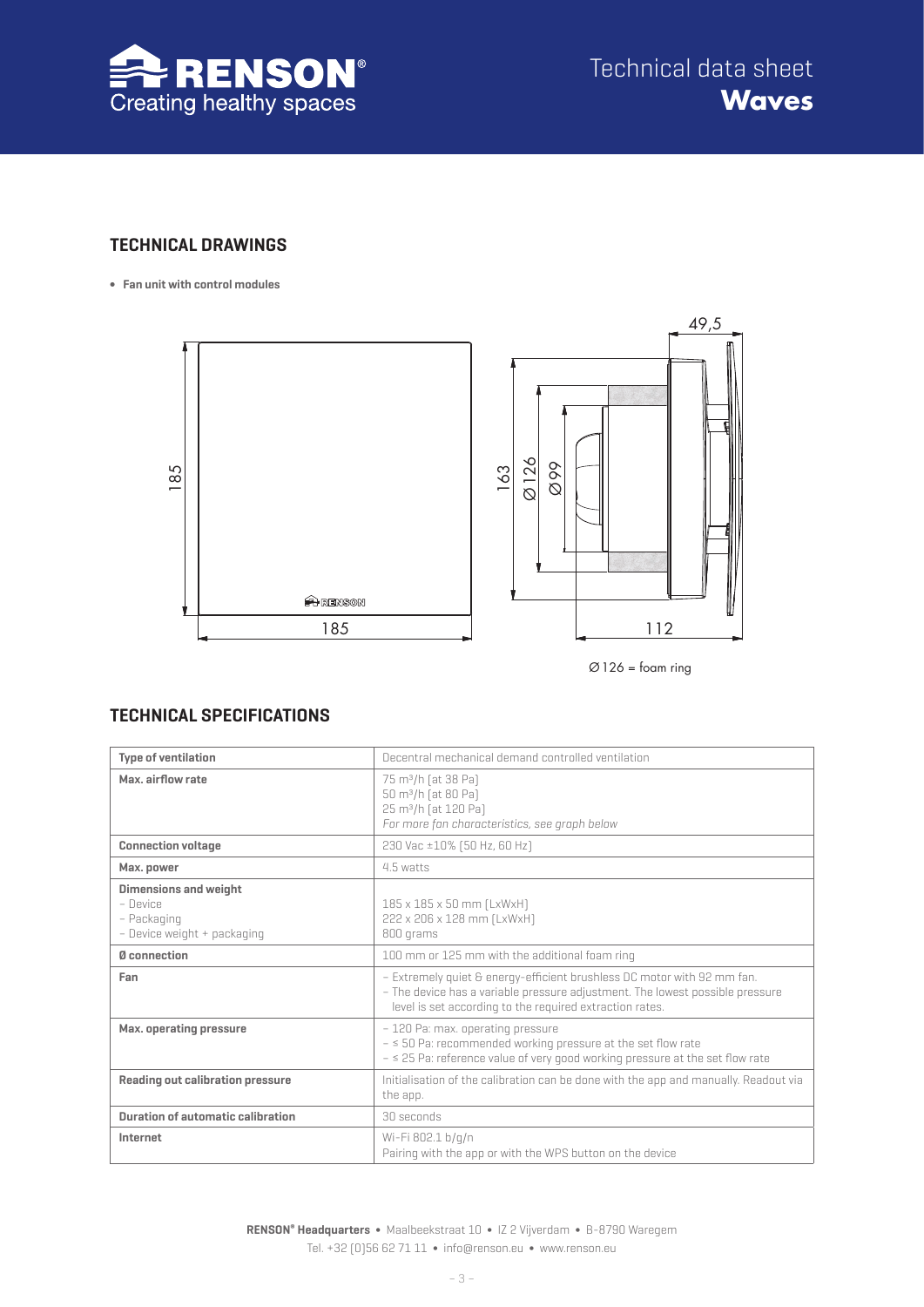

## **OTHER FEATURES**

| Automatic fault indication | You will receive a message through the app if Waves experiences a fault.                                                                                  |
|----------------------------|-----------------------------------------------------------------------------------------------------------------------------------------------------------|
| Automatic help screens     | If you can't continue during initialisation, the app will quide you with useful tips.                                                                     |
| Software updates           | When Waves is online, the latest updates will be downloaded automatically each<br>time.                                                                   |
| User app                   | Free download from Google Play (Android) & App Store (Apple).<br>http://www.my-lio.eu/apps/waves<br>Download on the<br>сеттом<br>Google Play<br>App Store |
| IP classification          | IP44 (can be used in zones 2+3 of the bathroom)                                                                                                           |
| EU conformity declaration  | See next page                                                                                                                                             |
| Privacy Policy             | www.renson.eu/privacy                                                                                                                                     |

### **CHART**